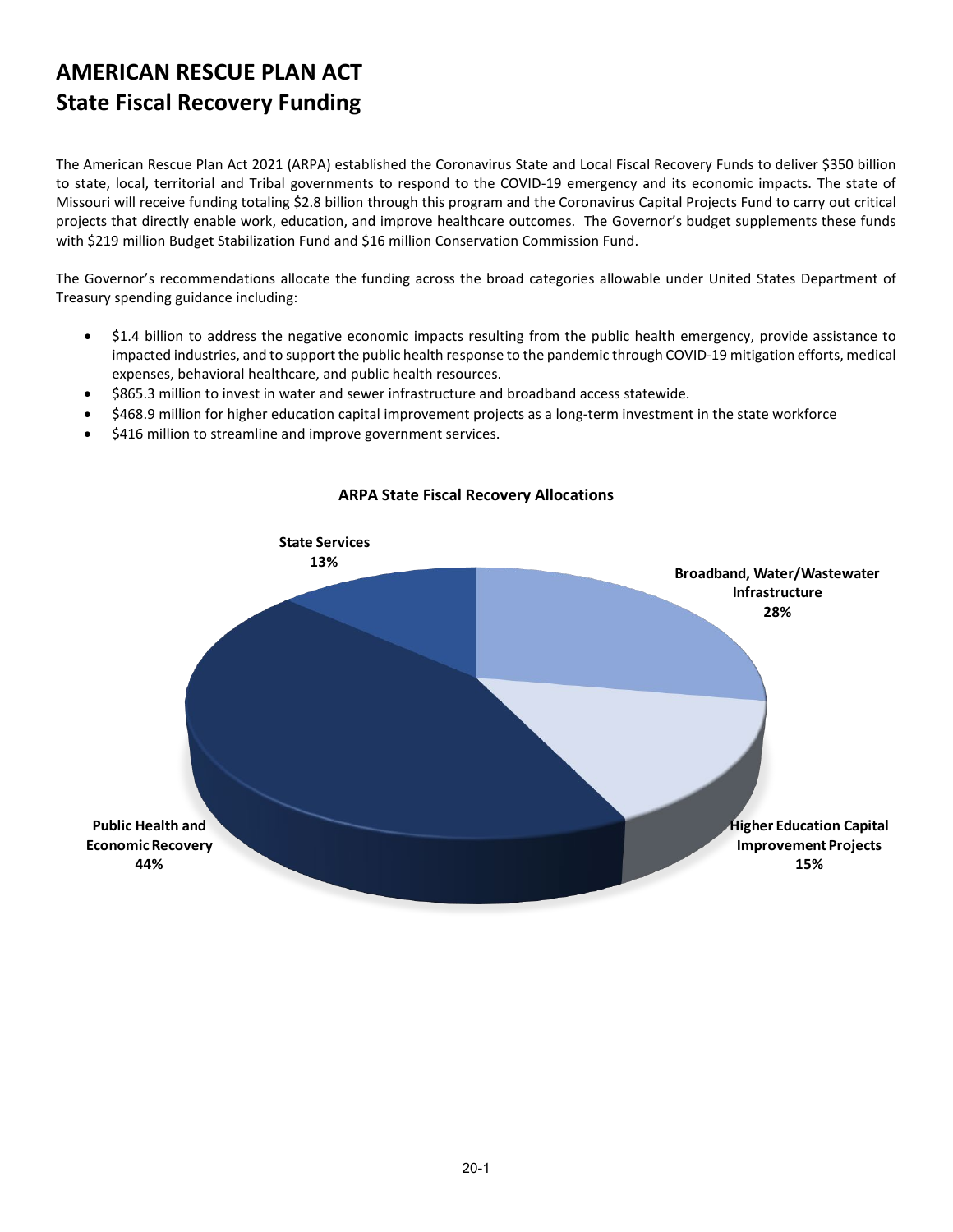

#### **Department Financial Summary**

The State Fiscal Recovery Fund provides Missouri with additional resources to fight the pandemic and support Missourians struggling with its public health and economic impacts. The Governor's recommendations will ensure a strong, resilient recovery by making long-term investments in Missouri's future to support long-term growth.

The Governor's recommendation includes \$1.4 billion to support public health and to build upon Missouri's economic recovery through programs administered by eight state agencies.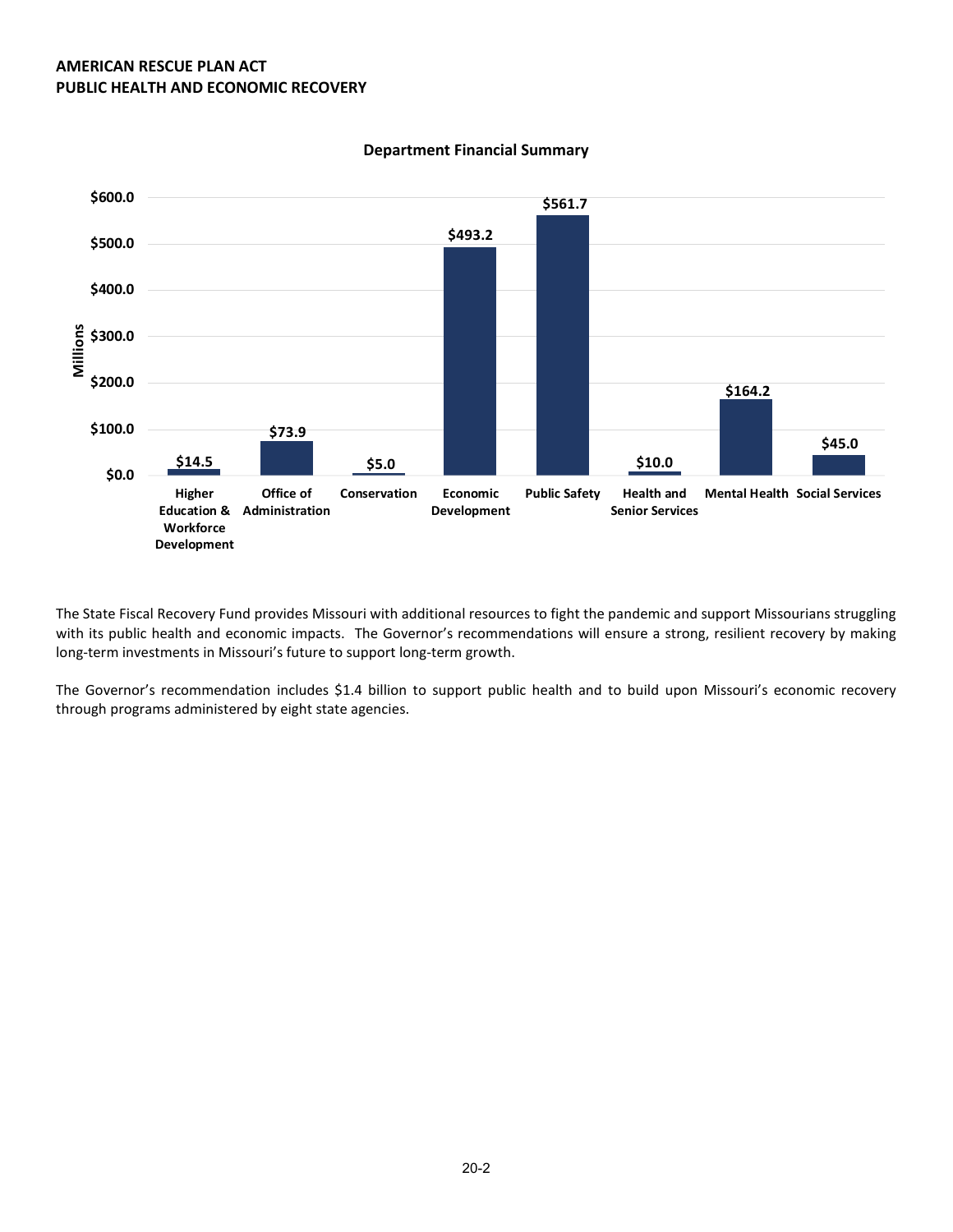#### **Department of Higher Education and Workforce Development**

#### **MoExcels for Non-Profit Private Institutions Recommendation**

Extends the MoExcels program to private, non-profit colleges and universities, prioritizing projects that establish or expand programs and initiatives that lead to work in high-wage, high-demand occupations and address workforce needs resulting from the pandemic.

| <b>Modernize Missouri's Job Centers</b>                                                                                                                                                               | Recommendation        |
|-------------------------------------------------------------------------------------------------------------------------------------------------------------------------------------------------------|-----------------------|
|                                                                                                                                                                                                       | \$2,700,000           |
| Provides grants to Missouri's 27 job centers to ensure access to training and education, job readiness workshops, hiring events, and<br>career services to Missourians seeking to join the workforce. |                       |
| <b>Workforce Outreach Campaigns</b>                                                                                                                                                                   | <b>Recommendation</b> |
|                                                                                                                                                                                                       | \$1,800,000           |
| Implements an awareness campaign to reach Missourians of all ages regarding career pathways, options for training and education,<br>and job center services.                                          |                       |

#### **Office of Administration**

| <b>Statewide Heating, Ventilation, and Air Conditioning Replacement</b> | <b>Recommendation</b> |
|-------------------------------------------------------------------------|-----------------------|
|                                                                         | SSO OOO OOO           |

Replaces inefficient heating and air-conditioning systems in state-owned buildings while ensuring enhanced air filtration and disinfection.

| Modernized e-Licensing System | Recommendation |
|-------------------------------|----------------|
|                               | \$21,000,000   |

Replaces a 25-year old professional licensing software system allowing license renewal faster and getting Missourians in the workforce sooner.

#### **Department of Conservation**

| <b>Shepherd of the Hills Visitor Center</b> | Recommendation |
|---------------------------------------------|----------------|
| <b>State Fiscal Recovery Fund</b>           | \$2,500,000    |
| <b>Conservation Commission Fund</b>         | 2,500,000      |
| Total                                       | \$5,000,000    |

Replaces the Shepherd of the Hills Fish Hatchery Visitor Center including additional exhibits and aquariums space. This program includes a \$2.5 million match from the Conservation Commission Fund.

**\$10,000,000**

**\$50,000,000**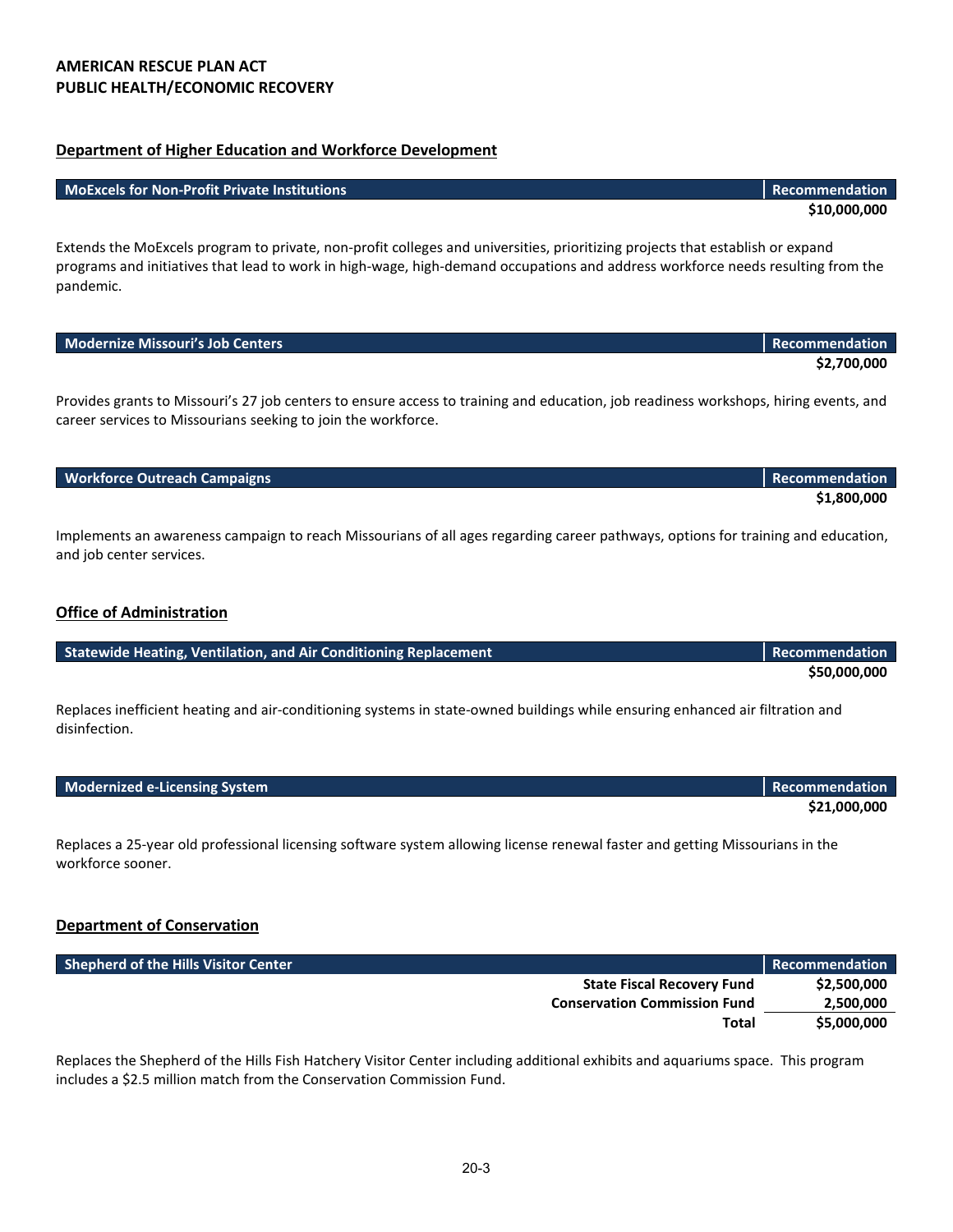#### **AMERICAN RESCUE PLAN ACT PUBLIC HEALTH/ECONOMIC RECOVERY**

### **Department of Economic Development**

#### **100 Cell Towers Campaign Recommendation Recommendation Recommendation**

Provides for the construction, retrofit, and refurbishment of cell phone towers on public lands, encouraging additional wireless capacity and expansion with all cellular carriers and fixed wireless broadband providers.

| Digital Literacy Campaign | Recommendation |
|---------------------------|----------------|
|                           | \$30,000,000   |

Enables Missourians to realize the benefits of high-speed internet through digital literacy, upskilling, and accessing the digital economy.

| <b>Community Development and Revitalization</b> | Recommendation |
|-------------------------------------------------|----------------|
| <b>State Fiscal Recovery Fund</b>               | \$200,000,000  |
| <b>Budget Stabilization Fund</b>                | 50,000,000     |
| Total                                           | \$250,000,000  |

Establishes a grant program for Missouri communities to encourage strategic investments to revitalize communities and spur economic recovery and growth. Federal State Fiscal Recovery Funds is supplemented with \$50 million Budget Stabilization Fund.

#### **Industrial Site Development Program Recommendation Recommendation**

Establishes a grant program for Missouri city and county governments to prepare the physical infrastructure for industrial expansions.

| <b>Small Business Grant Program</b> | Recommendation |
|-------------------------------------|----------------|
|                                     | \$25,000,000   |

Provides assistance to small businesses to offset costs associated with the pandemic and to improve technologies utilized by business owners

**Automotive Transformation Study Recommendation**

Funding to study the automotive industry's transition to electrical vehicles.

| Non-Profit Grant Program | Recommendation |
|--------------------------|----------------|
|                          | \$20,000,000   |

For non-profit grants to provide emergency assistance to non-profit organizations negatively impacted by the pandemic.

**\$30,000,000**

**\$25,000,000**

**\$200,000**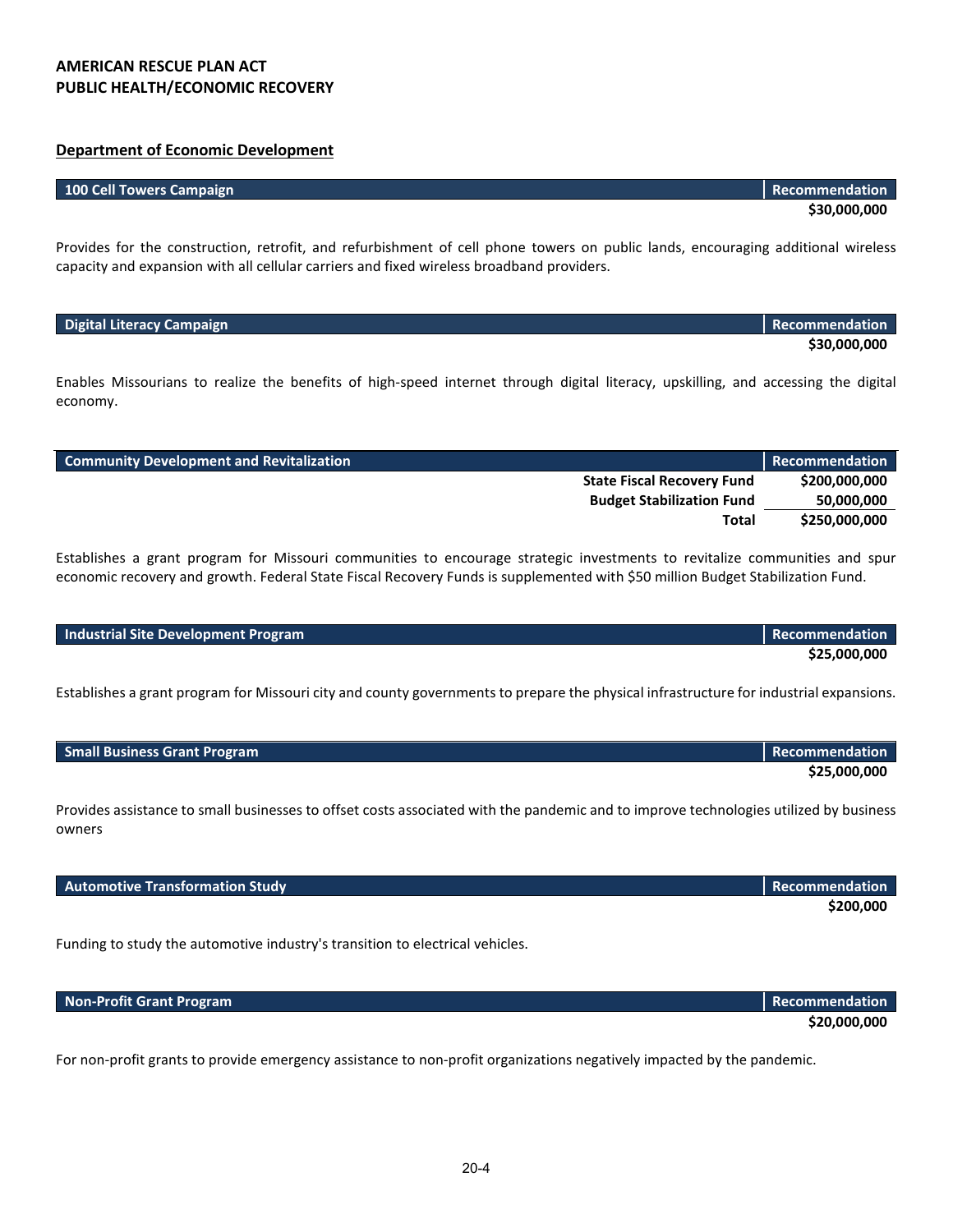#### **AMERICAN RESCUE PLAN ACT PUBLIC HEALTH/ECONOMIC RECOVERY**

| <b>Missouri One-Start Workforce Development</b> | <b>I</b> Recommendation |  |
|-------------------------------------------------|-------------------------|--|
|                                                 | \$30,000,000            |  |

For development of Missouri's workforce in three core areas: 1) Assisting employers with recruitment, 2) Training and upskilling the Missouri workforce for job openings, and 3) Upgrading Missouri's training infrastructure.

| <b>Tourism Marketing</b> | Recommendation \ |
|--------------------------|------------------|
|                          | \$13,000,000     |

Promotes Missouri's tourism destinations, helping businesses attract prospective travelers to Missouri.

| <b>Local Tourism Development Grant Program</b> | Recommendation |
|------------------------------------------------|----------------|
| <b>State Fiscal Recovery Fund</b>              | \$10,000,000   |
| <b>Budget Stabilization Fund</b>               | 40,000,000     |
| Total                                          | \$50,000,000   |

Develop or enhance existing tourism assets to drive increased tourism and bring more visitors to Missouri. Federal State Fiscal Recovery Fund is supplemented with \$40 million Budget Stabilization Fund.

| <b>Entertainment Venue Grant Program</b> | Recommendation |
|------------------------------------------|----------------|
|                                          | \$20,000,000   |

Provide grants to entertainment venues, art centers, etc.; prioritizing entities impacted by the pandemic not receiving assistance through other relief programs.

#### **Department of Public Safety**

| Next Generation 911 GIS | <b>Recommendation</b> |
|-------------------------|-----------------------|
|                         | \$8,000,000           |

For developing high quality accurate geographical system data for implementation of Next Generation 911 (NG911) across the state.

| <b>Capitol Complex Missouri Statewide Interoperability Network</b> | <b>Recommendation</b> |
|--------------------------------------------------------------------|-----------------------|
|                                                                    | \$4,000,000           |

Increases public safety radio and cellular communication capacity around the capital.

**Statewide Emergency Management Agency COVID Response Recommendation Recommendation** 

Ensuring flexibility for statewide COVID response needs through December 31, 2026; including but not limited to hospital staffing, vaccine administration, and monoclonal antibodies infusion sites.

**\$400,000,000**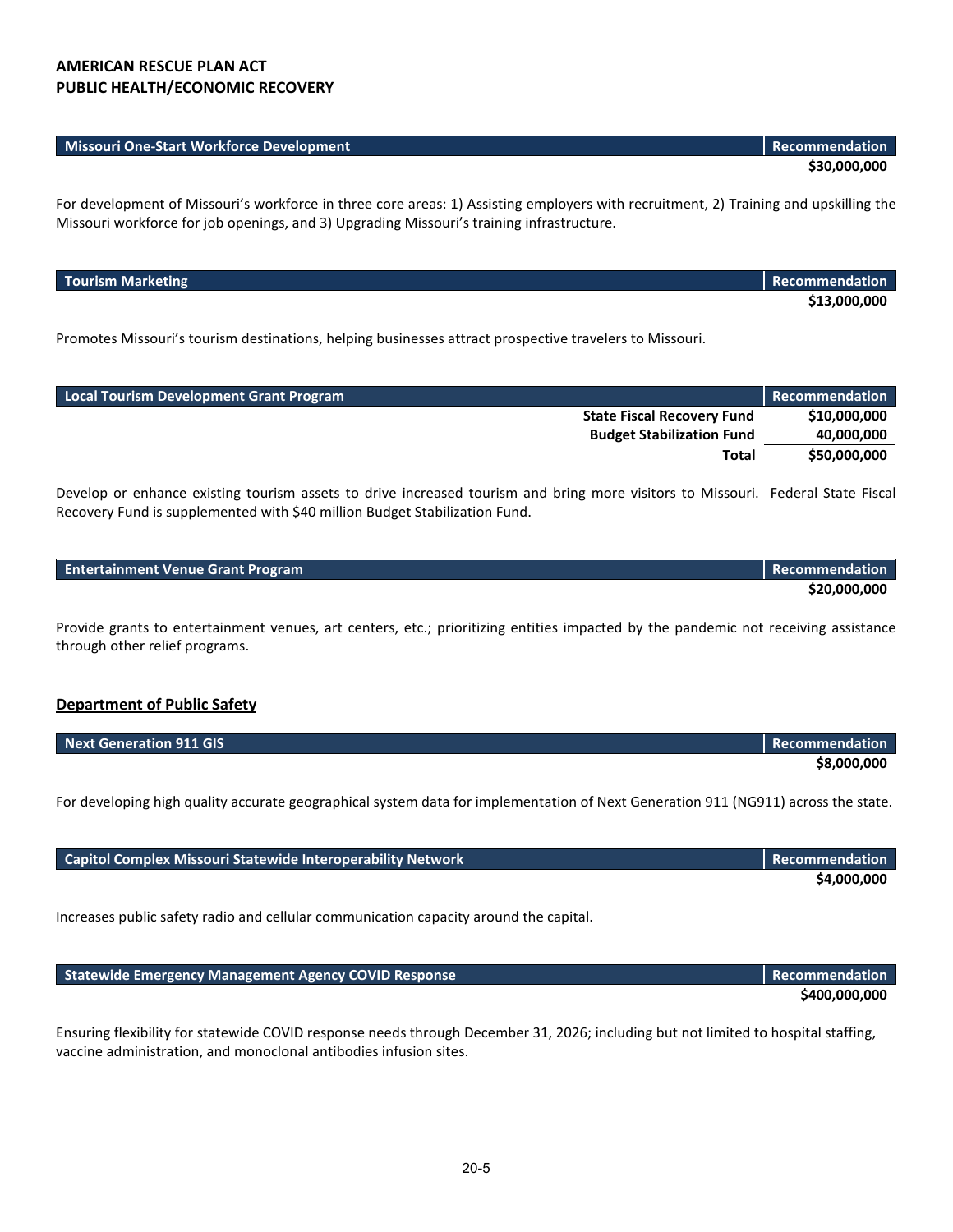#### **Missouri State Highway Patrol Crime Lab Recommendation**

**\$104,662,200**

For construction of a crime lab to replace the existing crime lab in Jefferson City.

#### **POST Academies' Technology Upgrade Grant Recommendation Recommendation Recommendation**

**\$10,500,000**

Grants to Missouri's 21 Peace Officer Standards and Training (POST) academies for new technology and equipment to better train and equip state, county, and municipal peace officers.

| <b>Sexual Assault Kit Testing Project</b> | <b>Recommendation</b> |
|-------------------------------------------|-----------------------|
|                                           | \$4,500,000           |

Funding to eliminate the backlog of sexual assault kit testing and prevent future backlogs by purchasing necessary kits, supplies, equipment, and software systems.

| <b>First Responder and Law Enforcement Grant Program</b> | Recommendation |
|----------------------------------------------------------|----------------|
|                                                          | \$30,000,000   |

For grants to first responders; including but not limited to; emergency medical service providers, fire departments, and local law enforcement agencies.

#### **Department of Mental Health**

| <b>Cottage and Group Home ADA Upgrades</b> | Recommendation |
|--------------------------------------------|----------------|
|                                            | \$6,987,195    |

Renovates DMH cottages and group homes to meet all Americans with Disabilities Act (ADA) accessibility standards.

| <b>Fulton State Hospital Biggs Building Renovation</b> | <b>Recommendation</b> |
|--------------------------------------------------------|-----------------------|
|                                                        | \$15,999,999          |

Renovates the Biggs Building at Fulton State Hospital to provide additional inpatient beds to meet the specific needs of older patients.

| <b>Modernized Timekeeping</b> | Recommendation |
|-------------------------------|----------------|
|                               | \$600,000      |

Upgrades the programs from a paper timekeeping process to a new electronic system.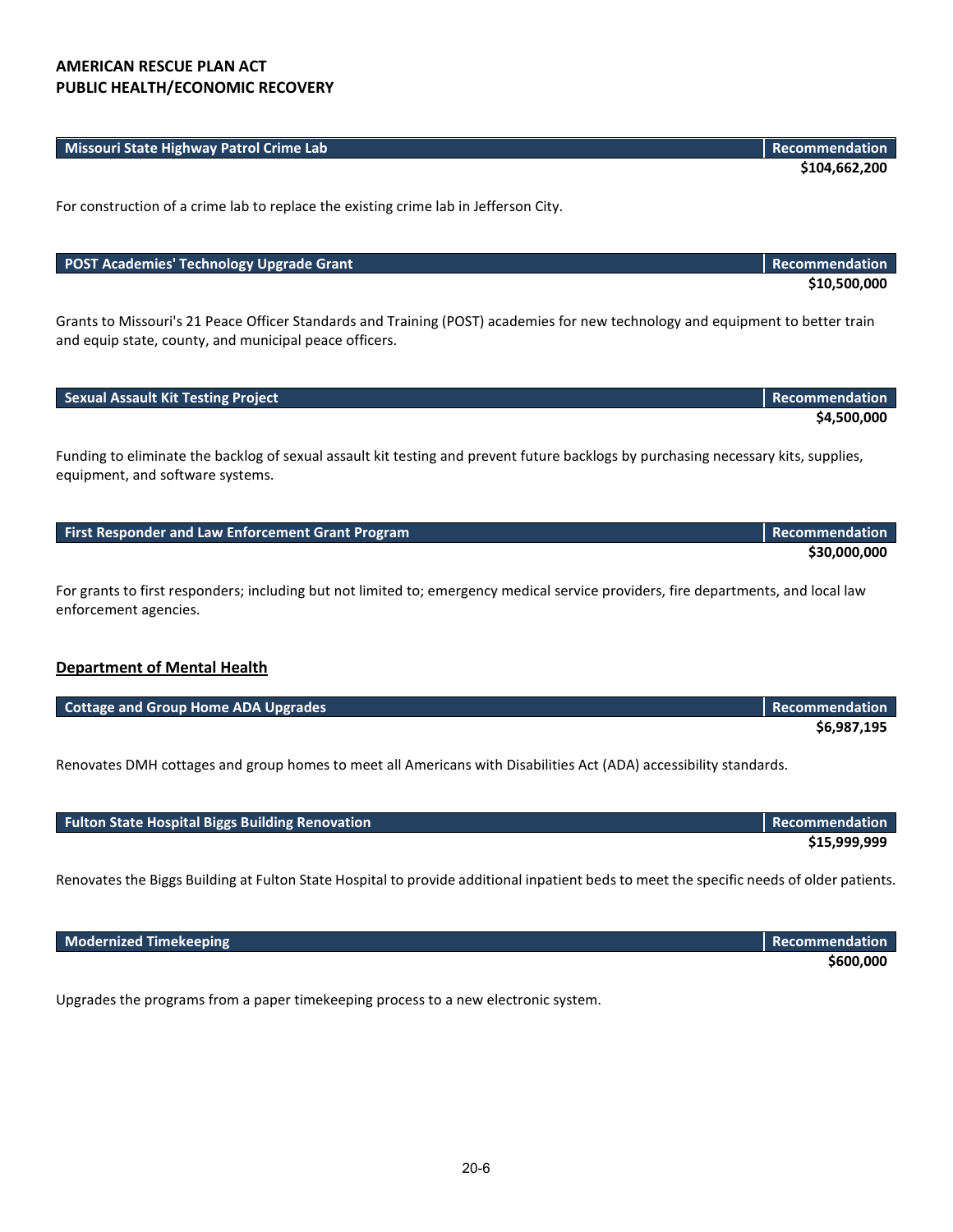#### **AMERICAN RESCUE PLAN ACT PUBLIC HEALTH/ECONOMIC RECOVERY**

#### **Crisis Response Referral Resources Recommendation**

**\$1,081,500**

**\$139,513,118**

**\$5,000,000**

Creating a registry for law enforcement, hospitals, state departments, families, and other partners to identify emergency and referral resources available for mental health and substance use treatments.

#### **Community Provider Capital Improvements Recommendation Recommendation Recommendation**

Capital improvement grants to Federally Qualified Health Centers and Certified Community Behavioral Health Organizations to expand services for underserved populations, support COVID-19 accommodations, and expand programs to meet increased demand for behavioral health and substance use disorder services.

#### **Department of Health and Senior Services**

| Long-Term Care Facility Payments                                                                                                    | Recommendation |
|-------------------------------------------------------------------------------------------------------------------------------------|----------------|
|                                                                                                                                     | \$10,000,000   |
| Allocates funds for a COVID-19 recovery grant program to address assisted living facility needs including workforce recruitment and |                |
| retention and COVID-19 response.                                                                                                    |                |

#### **Department of Social Services**

| MO HealthNet Rural Access to Telehealth | Recommendation |
|-----------------------------------------|----------------|
|                                         | \$34,000,000   |

Provides citizens in rural counties access to telehealth and telemedicine services to reduce rural health care disparities.

| Division of Youth Services Rock Bridge Day Treatment Center | <b>Recommendation</b> |
|-------------------------------------------------------------|-----------------------|
|                                                             | \$5,953,333           |

Constructing a nature school and day treatment center at Rock Bridge Memorial State Park to support day treatment services for youth committed to the Division of Youth Services, in the custody of the Children's Division, and those served by the local courts.

#### **Crime Prevention Program Grants Recommendation Recommendation**

For establishing and enhancing local violent crime prevention programs to provide local agencies with grants to encourage cooperation between communities and law enforcement, and to reduce violent crime in high-crime and impoverished areas.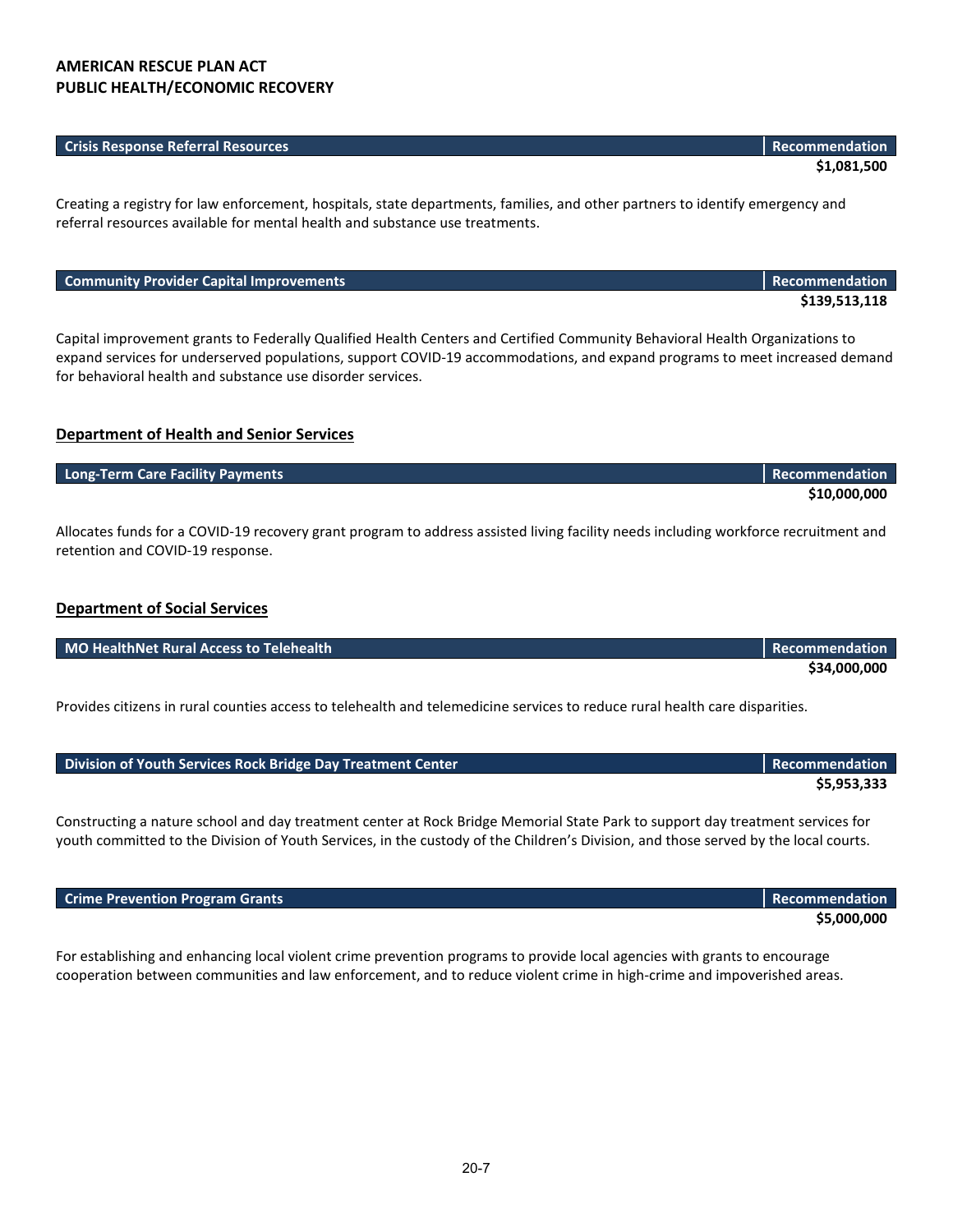#### **AMERICAN RESCUE PLAN ACT BROADBAND, WATER/WASTEWATER INFRASTRUCTURE**



#### **Department Financial Summary**

Universal, high-speed, reliable broadband coverage is essential and the need for reliable broadband service was underscored during the pandemic as Missourians across the state relied on internet to participate in school, healthcare, and work. The US Treasury authorizes investments in broadband be made in areas that are currently unserved or underserved lacking a wireline connection that reliably delivers accessible service.

Additionally, investments to improve access to clean drinking water and support wastewater and storm water infrastructure is vital to Missouri's future.

The Governor's recommended budget allocates \$865.3 million for investments in broadband, water, and wastewater infrastructure administered by seven state agencies on projects throughout Missouri.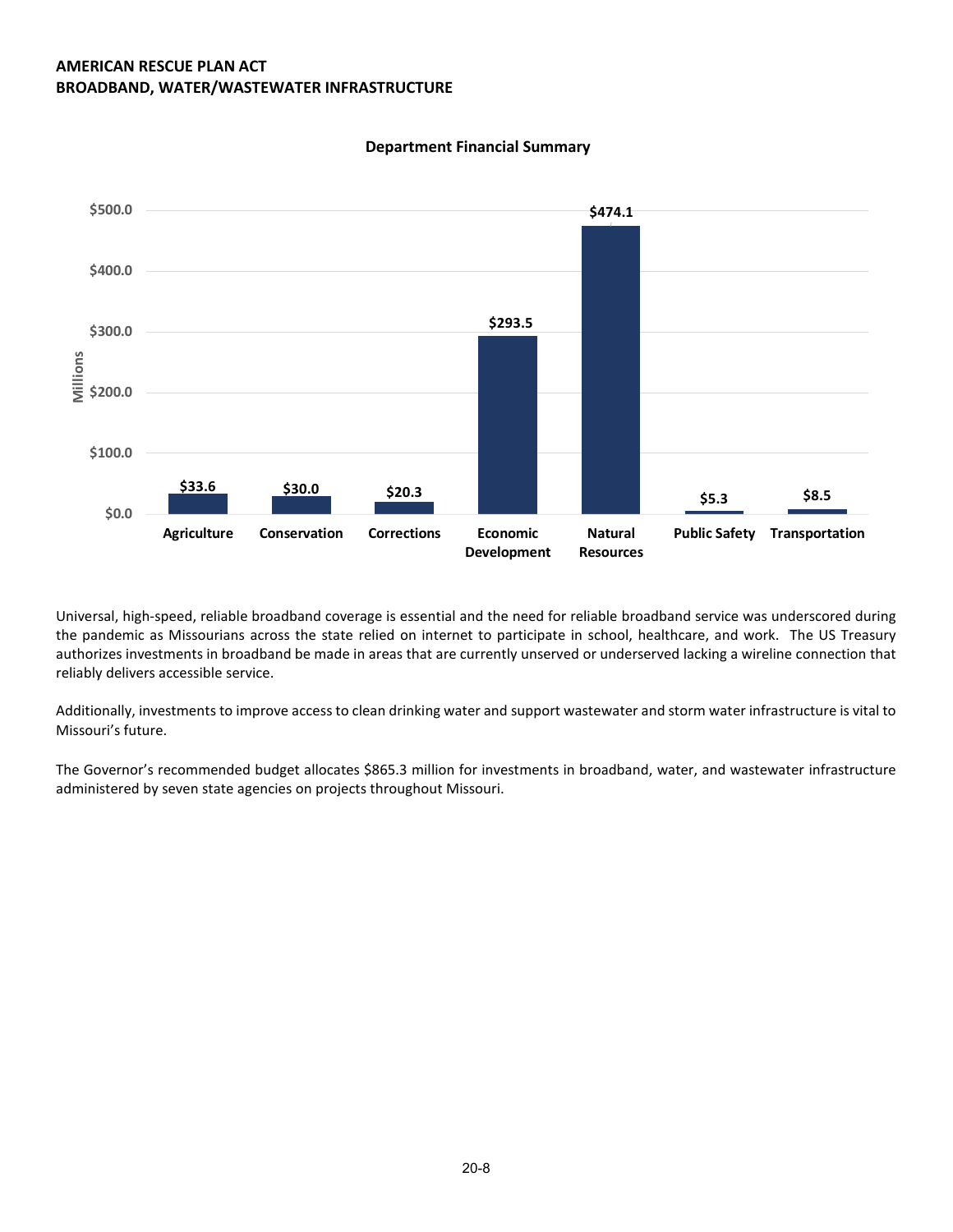#### **AMERICAN RESCUE PLAN ACT BROADBAND, WATER/WASTE WATER INFRASTRUCTURE**

#### **Department of Transportation**

| <b>Wastewater Treatment Facilities</b>                                     | Recommendation |
|----------------------------------------------------------------------------|----------------|
|                                                                            | \$8,505,000    |
| Connects aging septic systems of 14 facilities to municipal sewer systems. |                |
| <b>Department of Agriculture</b>                                           |                |

| <b>State Fair Improvements</b> | <b>Recommendation</b> |
|--------------------------------|-----------------------|
|                                | \$33,624,500          |

Constructs a new covered arena and four stormwater projects to reduce runoff and improve water quality around the fairgrounds.

### **Department of Natural Resources**

| <b>State Parks Connectivity &amp; Public Wi-Fi</b> | <b>Recommendation</b> |
|----------------------------------------------------|-----------------------|
|                                                    | \$9,639,400           |

Adds high-speed internet and Wi-Fi to the 59 Missouri State Parks, their campsites, and historic sites.

| Water Infrastructure & Lead Service-Line Grant Program | Recommendation |
|--------------------------------------------------------|----------------|
| <b>State Fiscal Recovery Fund</b>                      | 311.720.074    |
| <b>Budget Stabilization Fund</b>                       | 100,000,000    |
| Total                                                  | \$411,720,074  |

Establishes a grant program to invest in drinking water, wastewater, and stormwater infrastructure projects in communities across Missouri, including identifying water service lines containing lead. Federal State Fiscal Recovery Fund is supplemented with \$100 million Budget Stabilization Fund.

| <b>State Parks Water/Wastewater</b>                               | <b>Recommendation</b> |
|-------------------------------------------------------------------|-----------------------|
|                                                                   | \$42.268.473          |
| Upgrades to water and wastewater systems in Missouri State Parks. |                       |

**\$10,455,502**

**Missouri Hydrology Information Center Recommendation Recommendation Recommendation** 

Establishes a new Missouri Hydrology Information Center to focus on flood-related projects, drought mitigation, aquifer characterization, modeling, and prediction.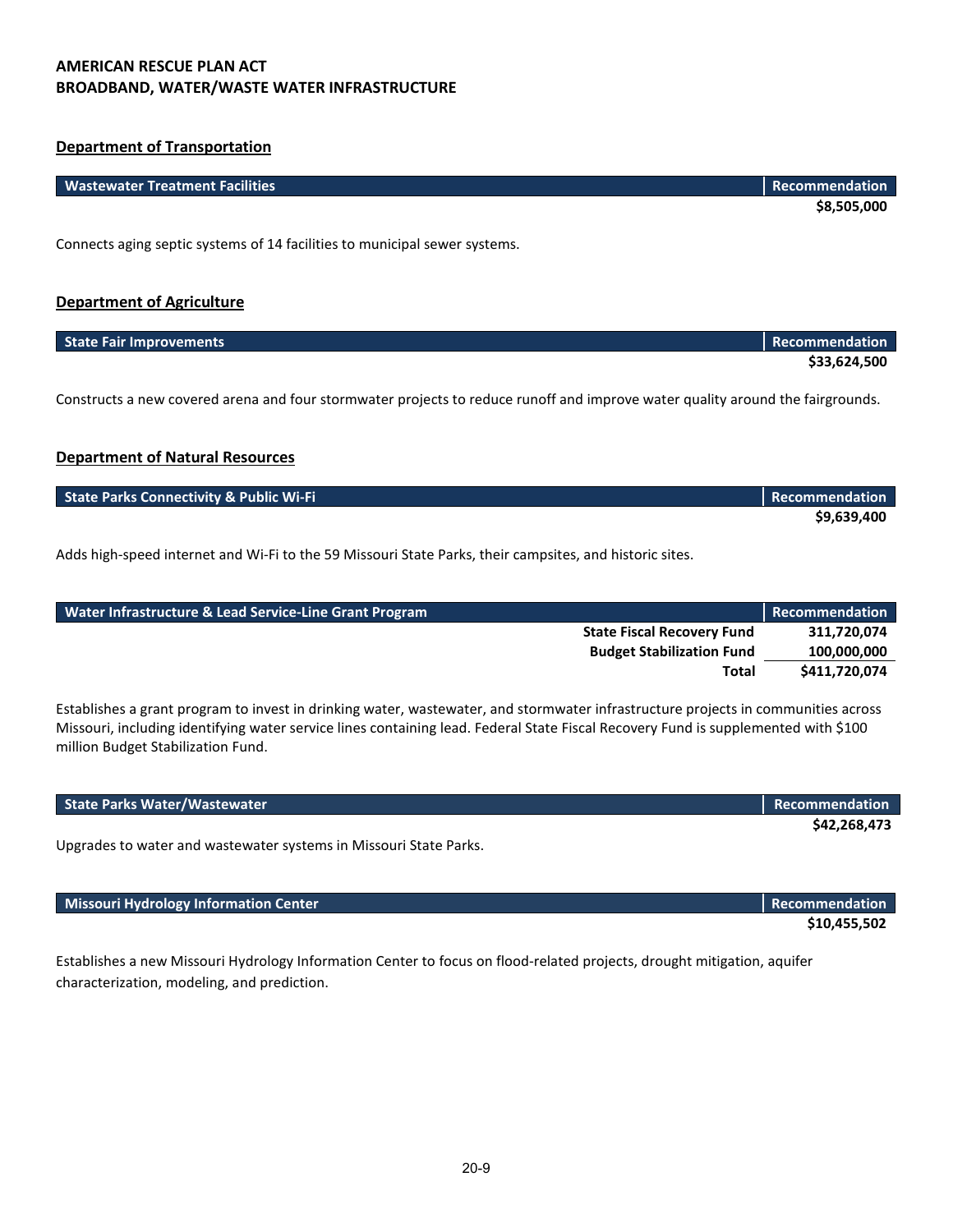#### **AMERICAN RESCUE PLAN ACT BROADBAND, WATER/WASTE WATER INFRASTRUCTURE**

#### **Department of Conservation**

| <b>Stormwater and Flooding Repairs</b> | Recommendation |
|----------------------------------------|----------------|
| <b>State Fiscal Recovery Fund</b>      | \$1,500,000    |
| <b>Conservation Commission Fund</b>    | 1,500,000      |
| Total                                  | \$3,000,000    |

For stormwater and flooding repairs at George O. White State Forest Nursery and Little River Conservation Area. Federal State Fiscal Recovery Funds is matched with \$1.5 million Conservation Commission Fund.

| <b>Columbia Bottom Levee Setback</b> | Recommendation |
|--------------------------------------|----------------|
| <b>State Fiscal Recovery Fund</b>    | \$15,000,000   |
| <b>Conservation Commission Fund</b>  | 12,000,000     |
| Total                                | \$27.000.000   |

Reconnects the Missouri and Mississippi Rivers with the historic floodplain in St. Louis County and secures more than three thousand acres of forested wetland for additional flood storage in the Columbia Bottom Conservation Area. Federal State Fiscal Recovery Fund is matched with \$12 million Conservation Commission Fund.

#### **Department of Economic Development**

| <b>Broadband Infrastructure Program</b> | Recommendation |
|-----------------------------------------|----------------|
|                                         | \$250,000,000  |

Expands high-speed broadband availability to Missouri households and businesses through the deployment of last and middle-mile broadband infrastructure. This program will fund multiple grants through public and private partnerships with broadband providers.

| <b>Broadband Capacity Building</b> | Recommendation |
|------------------------------------|----------------|
|                                    | \$10,000,000   |

Investing in the Office of Broadband Development to launch and maintain a GIS broadband coverage mapping effort and support planning efforts through broadband feasibility analysis, planning, and technical assistance.

| <b>Broadband Affordability</b>    | Recommendation |
|-----------------------------------|----------------|
| <b>State Fiscal Recovery Fund</b> | \$20,000,000   |
| <b>Budget Stabilization Fund</b>  | \$10,000,000   |
| Total                             | \$30,000,000   |

Assists households that have physical access to the internet, but struggle to afford the monthly costs for internet service to access services such as telehealth and remote learning.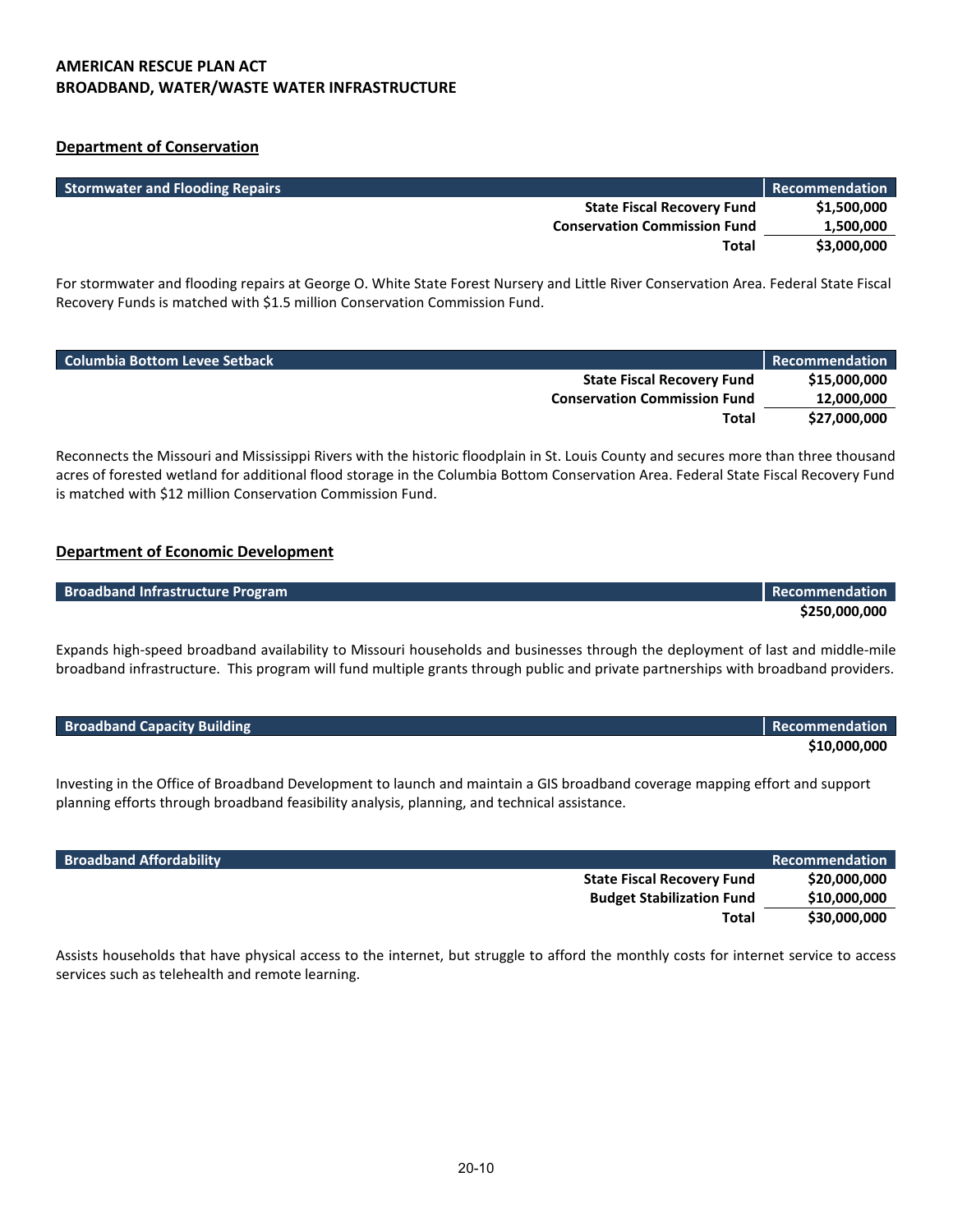#### **AMERICAN RESCUE PLAN ACT BROADBAND, WATER/WASTE WATER INFRASTRUCTURE**

### **Department of Public Safety**

#### **Missouri National Guard & Veterans' Homes Utility Connections Recommendation Recommendation**

For water and sewer system connections and upgrades at the St. James Veterans Home, the Missouri National Guard's Camp Clark, and the Missouri National Guard Readiness Center near the Kansas City International Airport.

#### **Department of Corrections**

| Institutional Fiber/Broadband Installation | Recommendation |
|--------------------------------------------|----------------|
|                                            | \$6,221,625    |
|                                            |                |

Improves broadband capacity for adult institutions to provide academic and vocational education services, telemedicine, and increase video capabilities for legal proceedings, reducing transportation needs.

| <b>Facilities Water/Wastewater</b> | <b>Recommendation</b> |
|------------------------------------|-----------------------|
|                                    | \$14,105,101          |

Repair, maintain, and renovate water storage and distribution lines at twelve DOC institutions.

**\$5,312,270**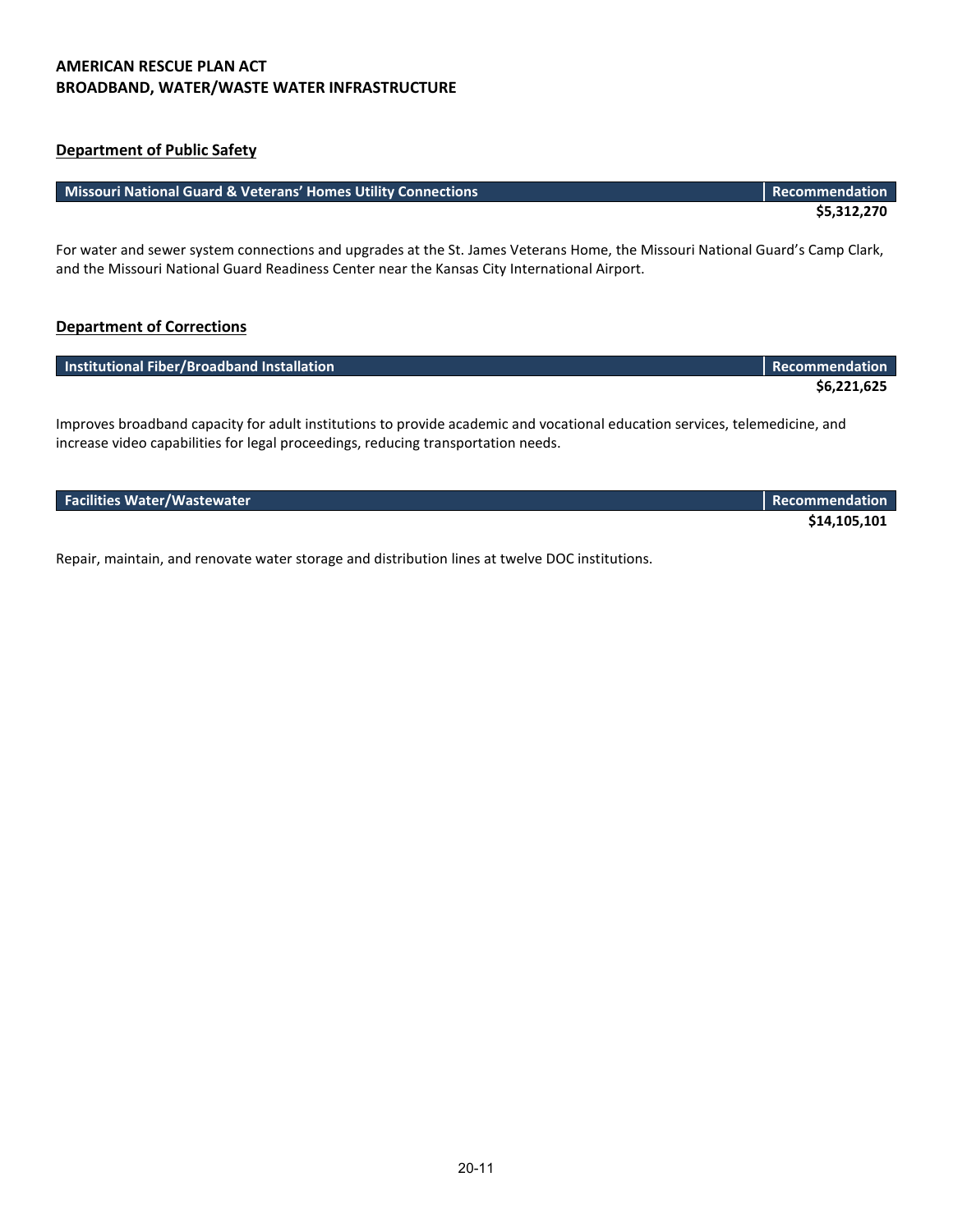#### **AMERICAN RESCUE PLAN ACT STATE SERVICES**



#### **Department Financial Summary**

The United States Department of Treasury authorizes states to replace pandemic-related revenue loss with State Fiscal Recovery funding to provide government services. The Governor's recommendation utilizes this flexibility for targeted, one-time investments in the way government services are delivered to citizens as well as in long-term investments in the state.

The Governor recommends \$414.1 million allocated across ten state agencies to improve program delivery, increase efficiencies, and drive investments in Missouri.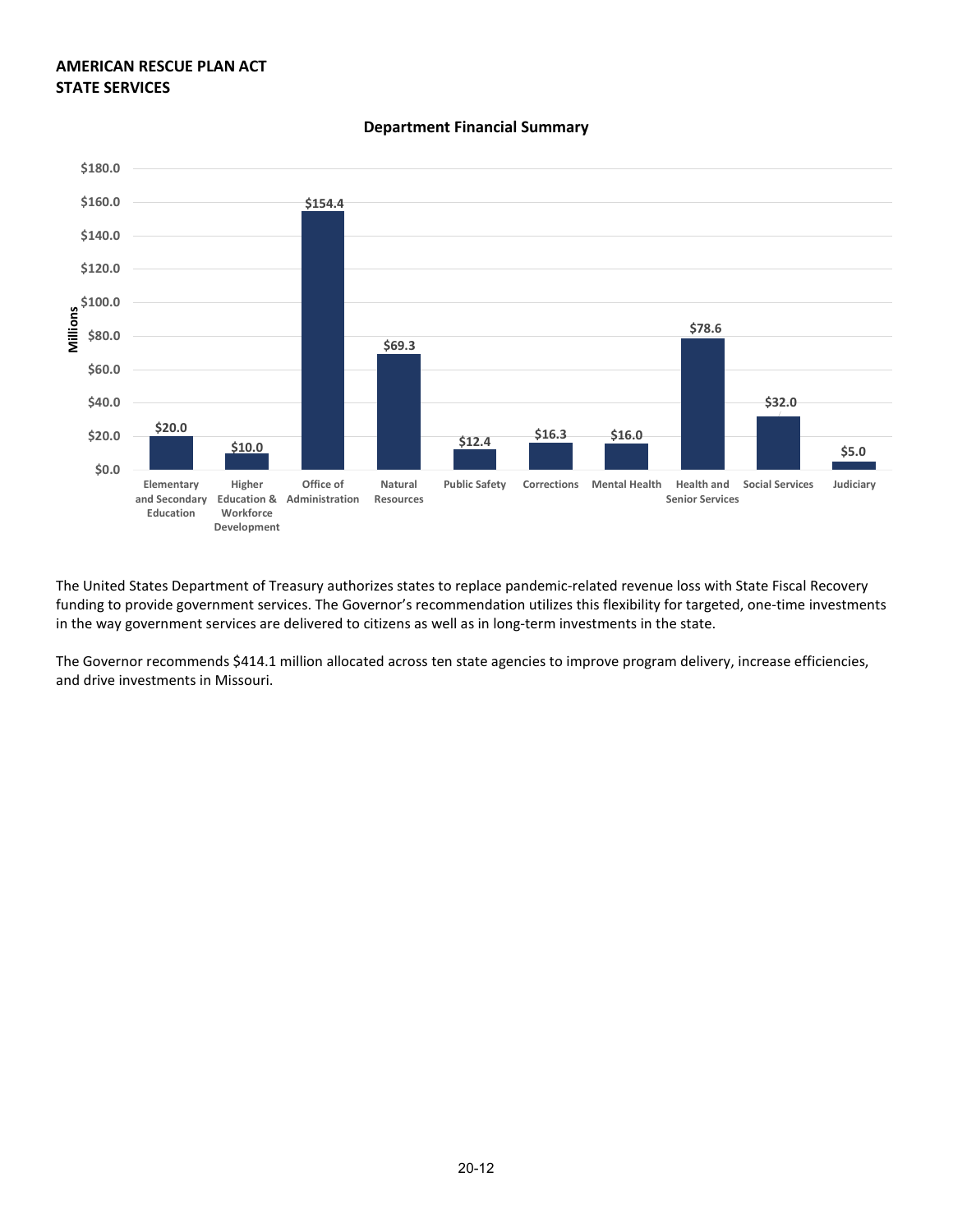#### **AMERICAN RESCUE PLAN ACT STATE SERVICES**

#### **Department of Elementary and Secondary Education**

| <b>Area Career Centers Grant Program</b> | <b>Recommendation</b> |
|------------------------------------------|-----------------------|
|                                          | \$20,000,000          |

Funding for Missouri's 57 area career centers to expand available programming, upgrade training equipment, and prepare high school students for the jobs of tomorrow.

#### **Department of Higher Education and Workforce Development**

| Agriculture Innovation and Workforce Grant | <b>Recommendation</b> |
|--------------------------------------------|-----------------------|
|                                            | \$10,000,000          |

Grants to institutions of higher education to implement agriculture innovation and agriculture workforce programs.

#### **Office of Administration**

| <b>Digital Government Transformation</b> | l Recommendation <b>b</b> |
|------------------------------------------|---------------------------|
|                                          | \$126,135,000             |

Develops online government services and modernizes both the business and citizen online experience with state agencies to be customer centric.

#### **Grain Regulatory Services Software Recommendation Recommendation**

Upgrades obsolete software supporting the Department of Agriculture - Grain Regulatory Services Program, which licenses, bonds, and audits grain warehouses and grain dealers in Missouri.

**Missouri Automated Child Support System Recommendation Recommendation** 

Modernizes the Department of Social Services automated child support system by updating the software originally established in 1997.

**\$27,250,000**

**\$1,011,870**

**\$20,000,000**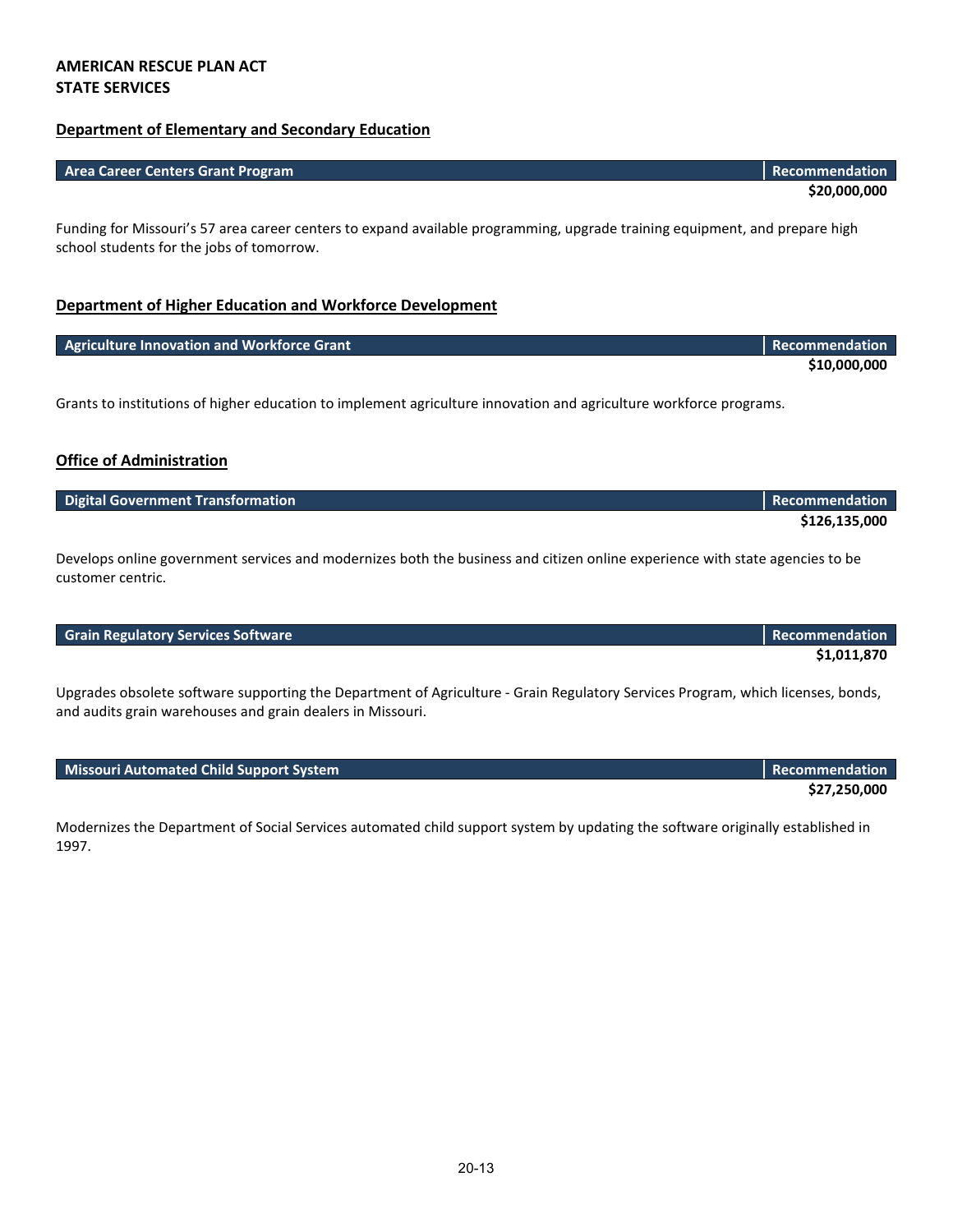#### **Department of Natural Resources**

| <b>Rock Island Corridor</b>       | <b>Recommendation</b> |
|-----------------------------------|-----------------------|
| <b>State Fiscal Recovery Fund</b> | \$50,296,711          |
| <b>Budget Stabilization Fund</b>  | 19,000,000            |
| Total                             | \$69,296,711          |

Invests in the construction of a 78-mile section of trail stretching from Eugene to Beaufort. Federal State Fiscal Recovery Fund is supplemented with \$19 million Budget Stabilization Fund.

#### **Department of Public Safety**

| <b>Capitol Complex Cellular Coverage</b> | <b>Recommendation</b> |
|------------------------------------------|-----------------------|
|                                          | \$9,326,602           |

Increases the capacity for cellular services for first responders and emergency personnel in and around the Capitol Complex.

| Statewide Interoperability Network Zone Controller | <b>Recommendation</b> |
|----------------------------------------------------|-----------------------|
|                                                    | \$3,100,000           |

Increases statewide radio capacity for the Missouri Highway Patrol.

#### **Department of Corrections**

**Department of Mental Health**

| <b>Institution Camera System</b> | <b>Recommendation</b> |
|----------------------------------|-----------------------|
|                                  | \$11,683,519          |

Replaces 28 institutional camera systems with systems that have built in redundancies to reduce impacts of hardware failures and to institutional operations.

| <b>Institutional Radio Replacement</b> | Recommendation |
|----------------------------------------|----------------|
|                                        | \$4,652,237    |

Replaces 14 institutional radio systems and all department radios that are within the manufacturer's projected life span to ensure that each site has a sufficient number of radios to equip all staff.

| <b>Electronic Health Record System</b> | <b>Recommendation</b> |
|----------------------------------------|-----------------------|
|                                        | \$16,000,000          |

Establishes a comprehensive cloud-based Electronic Health Record (EHR) solution to support services for department clients.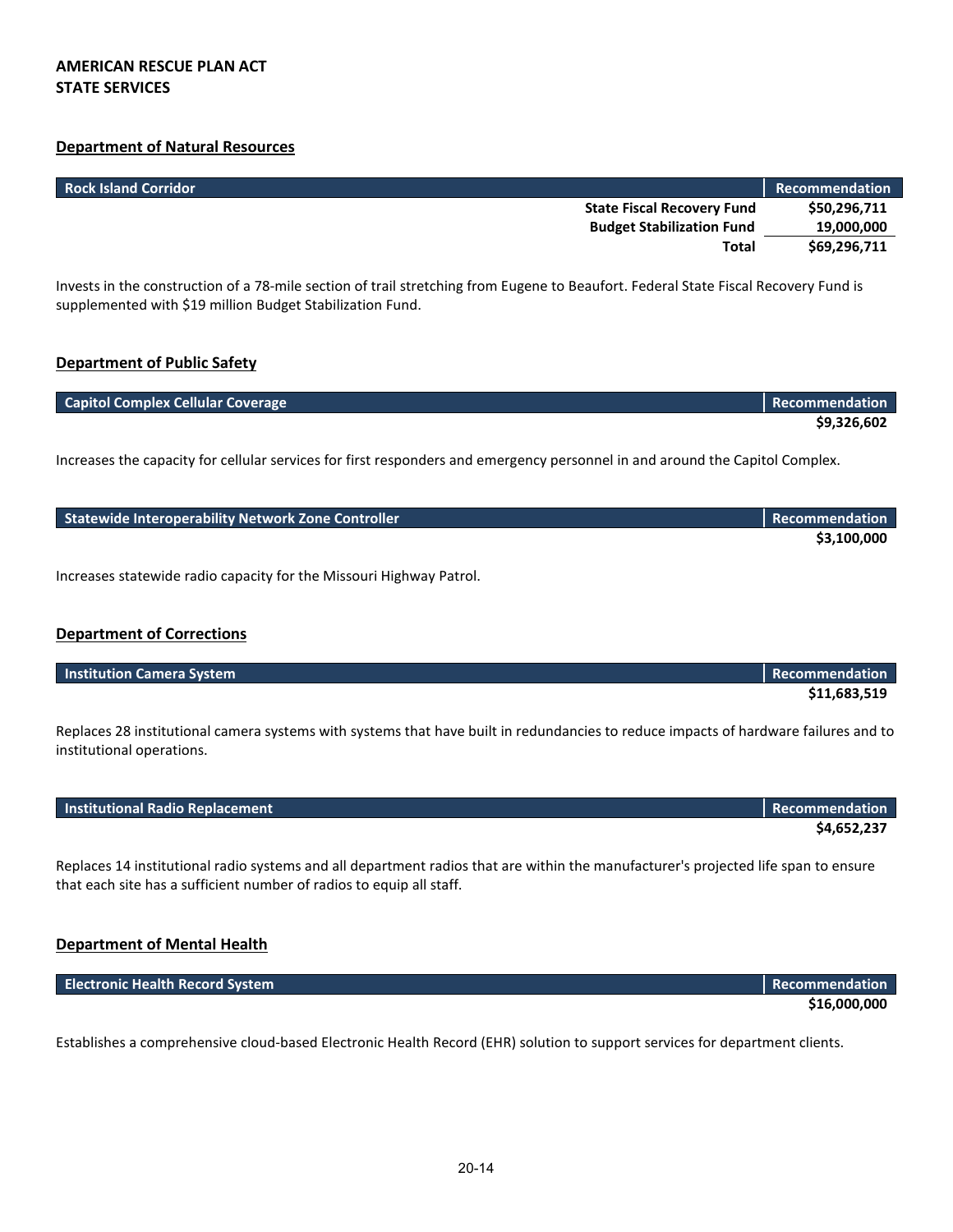#### **AMERICAN RESCUE PLAN ACT STATE SERVICES**

#### **Department of Health and Senior Services**

Constructs a new laboratory facility to co-locate the Department of Health and Senior Services Public Health Lab, Department of Agriculture Animal Health Lab, Department of Natural Resources Environmental Quality Lab, and the Department of Conservation Lab together on one campus to leverage resources, increase capacity and innovation, and maximize collaboration between agencies.

#### **Department of Social Services**

| Division of Youth Services Case Management Information System | <b>Recommendation</b> |
|---------------------------------------------------------------|-----------------------|
|                                                               | \$7,000,000           |
|                                                               |                       |

Replaces the Division of Youth Services outdated case management information system to allow for real-time reporting, and electronically stored case notes, court documents, and other data.

| <b>Victims of Crime Act Support</b> | Recommendation |
|-------------------------------------|----------------|
|                                     | \$24,000,000   |

Distributes funding to agencies providing services in accordance with the Victims of Crime Act to ensure funding levels remain consistent with recent years.

Creates a self-service portal within the Missouri Automated Child Support System to provide clients with on-line access to their information, to improve communication with clients, and to increase operational efficiencies.

#### **Judiciary**

| <b>Technology</b> | <b>Recommendation</b> |
|-------------------|-----------------------|
|                   | \$5,000,000           |

For improving security, bandwidth, and technology for remote and in-person court proceedings.

#### **Multiple Agencies**

| Administration | Recommendation |
|----------------|----------------|
|                | \$8,258,417    |

For the Office of Administration, Department of Natural Resources, and Department of Economic Development to increase staffing levels necessary for administration and facilitation of the significant federal investment in economic development projects.

**One Health Lab Recommendation \$78,626,000**

**Child Support Portal Recommendation \$1,012,500**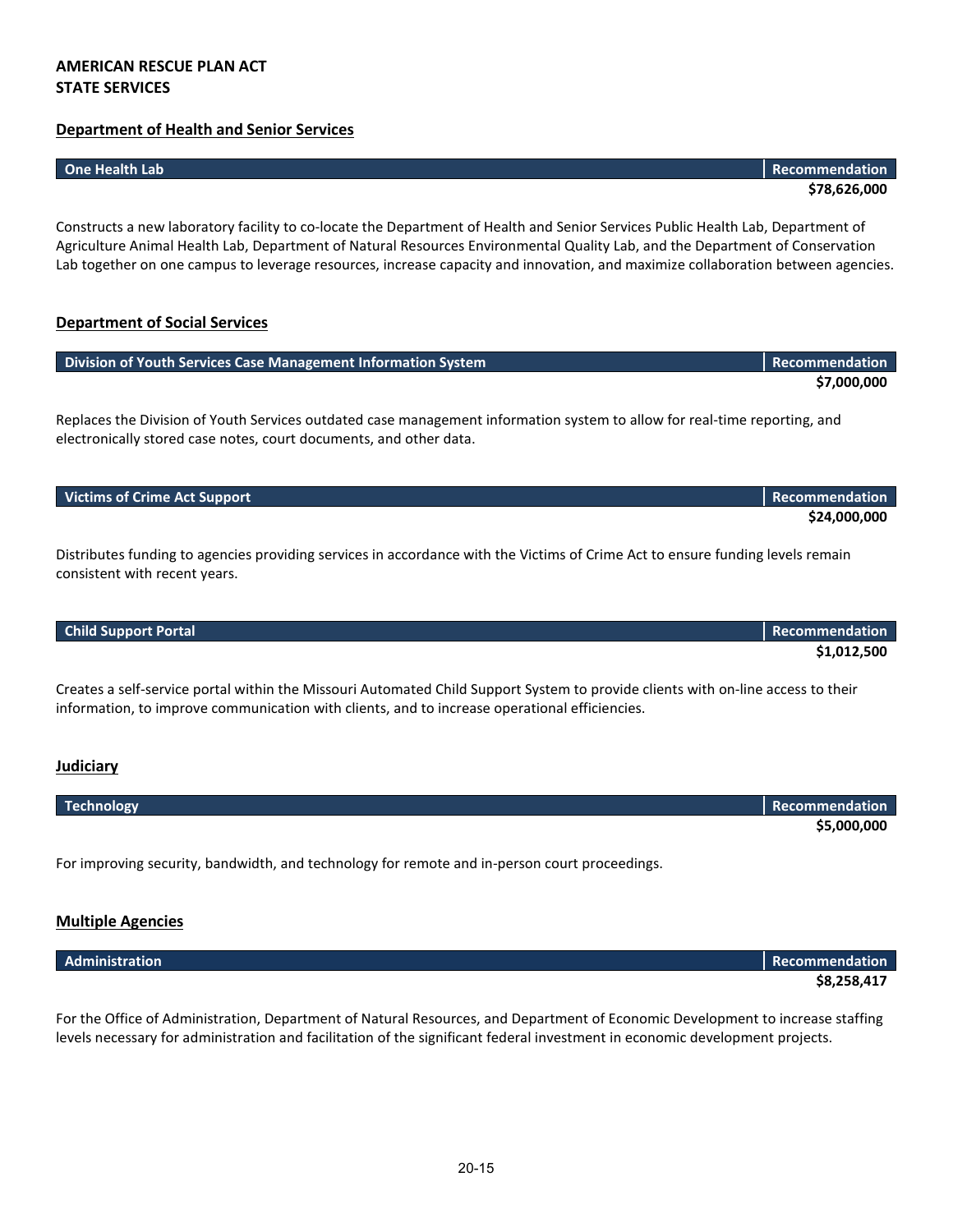**\$79.0 \$20.0 \$369.9 \$0.0 \$50.0 \$100.0 \$150.0 \$200.0 \$250.0 \$300.0 \$350.0 \$400.0 Two-Year Institutions State Tech Four-Year Institutions Millions**

**Financial Summary**

The State's two-year institutions, state technical institute and four-year institutions are an important driver for developing the State's workforce and ensuring Missouri is ready to meet future challenges.

The Governor's Fiscal Year 2023 budget invests \$468.9 million in public higher education institutions capital improvement projects. In addition to these funds, each institution is providing at least a fifty percent match on these projects.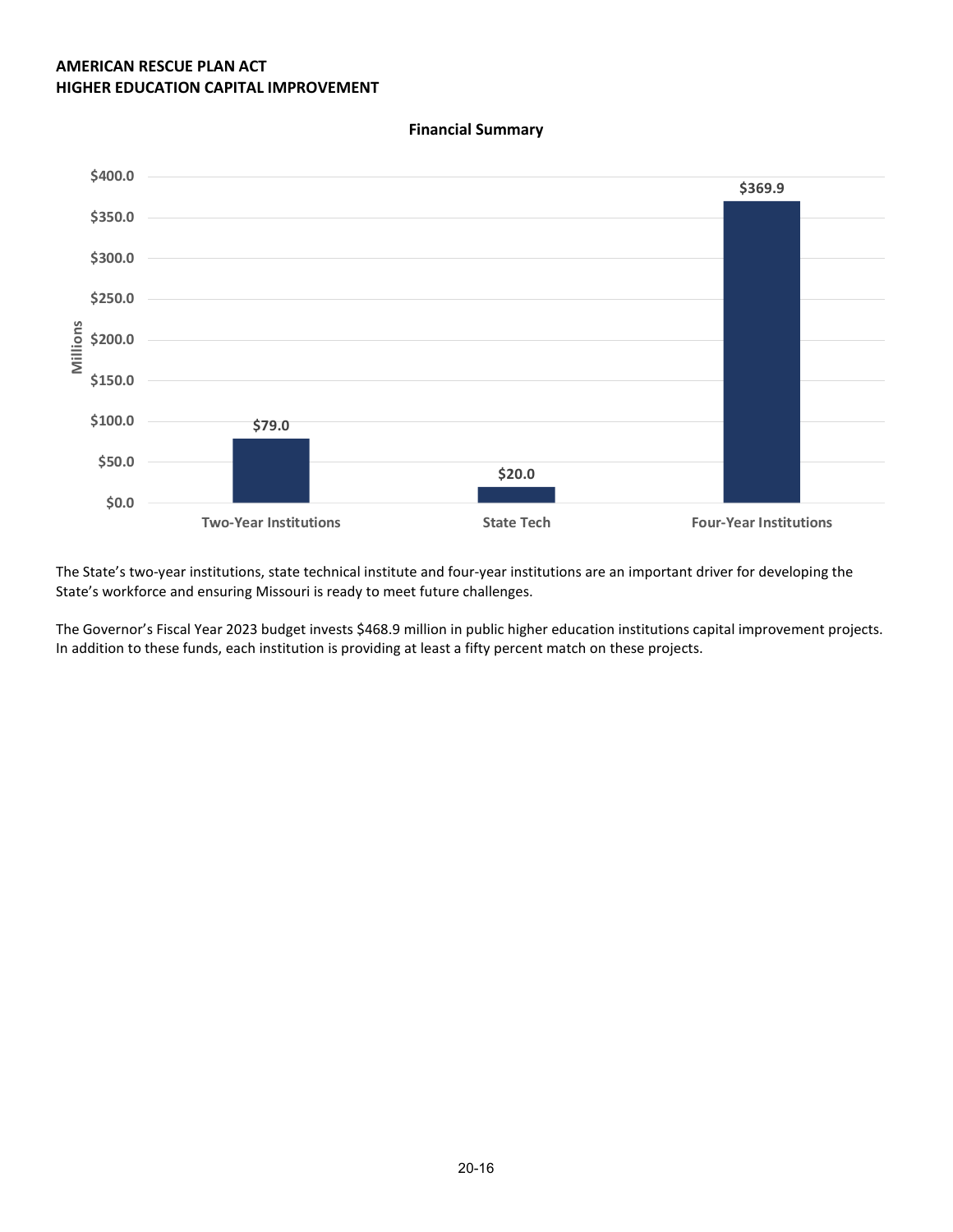| <b>Crowder College</b> | <b>Recommendation</b> |
|------------------------|-----------------------|
|                        | \$3,978,000           |

For a new Transportation Technology Building to house the transport training and diesel technology programs and a new logistics program.

| <b>East Central College</b>                                                                                                           | Recommendation        |
|---------------------------------------------------------------------------------------------------------------------------------------|-----------------------|
|                                                                                                                                       | \$6,500,000           |
|                                                                                                                                       |                       |
| For the construction of a facility in Rolla to house the Health Sciences Academy.                                                     |                       |
|                                                                                                                                       |                       |
|                                                                                                                                       |                       |
| <b>Jefferson College</b>                                                                                                              | Recommendation        |
|                                                                                                                                       |                       |
|                                                                                                                                       | \$1,821,265           |
|                                                                                                                                       |                       |
| For expansion and renovation of the Arnold campus, to create a state-of-the art training facility for the Law Enforcement Academy     |                       |
| and EMT/Paramedic programs.                                                                                                           |                       |
|                                                                                                                                       |                       |
|                                                                                                                                       |                       |
| <b>Metropolitan Community College</b>                                                                                                 | <b>Recommendation</b> |
|                                                                                                                                       | \$10,000,000          |
|                                                                                                                                       |                       |
| For a comprehensive upgrade to the Blue River campus Career and Technical Education (CTE) and Public Safety programs.                 |                       |
|                                                                                                                                       |                       |
|                                                                                                                                       |                       |
| <b>Mineral Area College</b>                                                                                                           | Recommendation        |
|                                                                                                                                       | \$5,000,000           |
|                                                                                                                                       |                       |
| For the construction of a Center for Excellence to train the state's future workforce in an environment that simulates the workplace. |                       |
|                                                                                                                                       |                       |
|                                                                                                                                       |                       |
|                                                                                                                                       |                       |

For a comprehensive transformation of network accessibility and performance across all five campus locations.

| North Central Missouri College | <b>Recommendation</b> |
|--------------------------------|-----------------------|
|                                | \$1,166,667           |

**\$1,489,148**

For the construction of a student center.

| <b>Ozarks Technical Community College</b> | <b>Recommendation</b> |
|-------------------------------------------|-----------------------|
|                                           | \$5,000,000           |

For a partnership with the Springfield-Branson National Airport to provide an FAA-certified Airframe and Powerplant Maintenance degree program to train airplane mechanics and service technicians.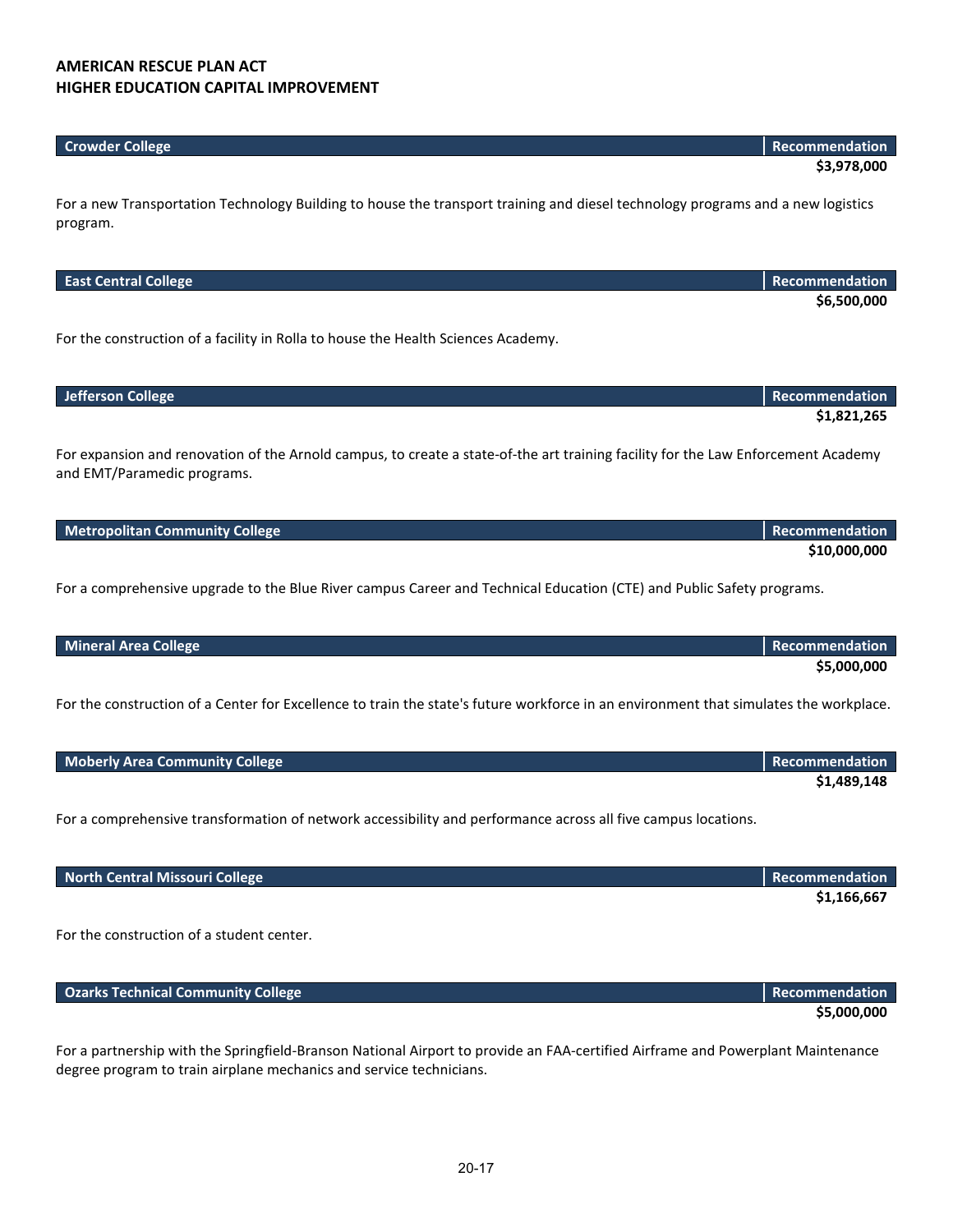#### **St. Charles Community College Recommendation Recommendation**

For creation of a state-of-the-art Workforce Technical and Transformation Campus focused on information technology, transportation and logistics, applied engineering and integrated technology, and advanced manufacturing systems.

| For construction of a Health Sciences Center at the Florissant Valley Campus, which will house the Respiratory Care Program, the |
|----------------------------------------------------------------------------------------------------------------------------------|
| campus Nursing Program, a functional dental clinic teaching Dental Assisting and Dental Hygiene, Emergency Medical Technology,   |
| Radiology Technology, Diagnostic Medical Sonography, and other health care programs.                                             |

| <b>State Fair Community College</b> | Recommendation |
|-------------------------------------|----------------|
|                                     | \$5,000,000    |
|                                     |                |

For construction of the Center for Advanced Agriculture and Transportation Technology (CAATT) which will expand training programs and certifications that prepare technicians for the agriculture and transportation industries.

| <b>Three Rivers College</b> | <b>Recommendation</b> |
|-----------------------------|-----------------------|
|                             | \$1,000,000           |

For acquisition and improvement of land to build facilities to support the expansion of technical education programs in construction, transportation and warehousing, and management services to address worker shortages in these industries within the region.

| State Technical College | Recommendation |
|-------------------------|----------------|
|                         | \$20,000,000   |

For renovation of the Engineering Technology Center and Welding Technology Center and the construction of a connecting facility where all the academic programs utilizing the space will educate technicians for roles in a highly automotive workplace.

#### **University of Central Missouri** Recommendation and the commendation and the commendation **Recommendation**

For the renovation of the Humphreys Building which houses programs in Criminal Justice and Criminology, Safety Sciences, and Reserve Officers' Training Corps (ROTC), the Division for Online and Learning Engagement, and student support services, including the Mental Health Counseling Center.

**Southeast Missouri State University Recommendation Recommendation** 

For construction of a facility to allow for the relocation of all art programs to three new facilities in proximity to its River Campus.

# **\$19,900,000**

**\$11,000,000**

**St. Louis Community College Recommendation** 

**\$20,000,000**

**\$18,000,000**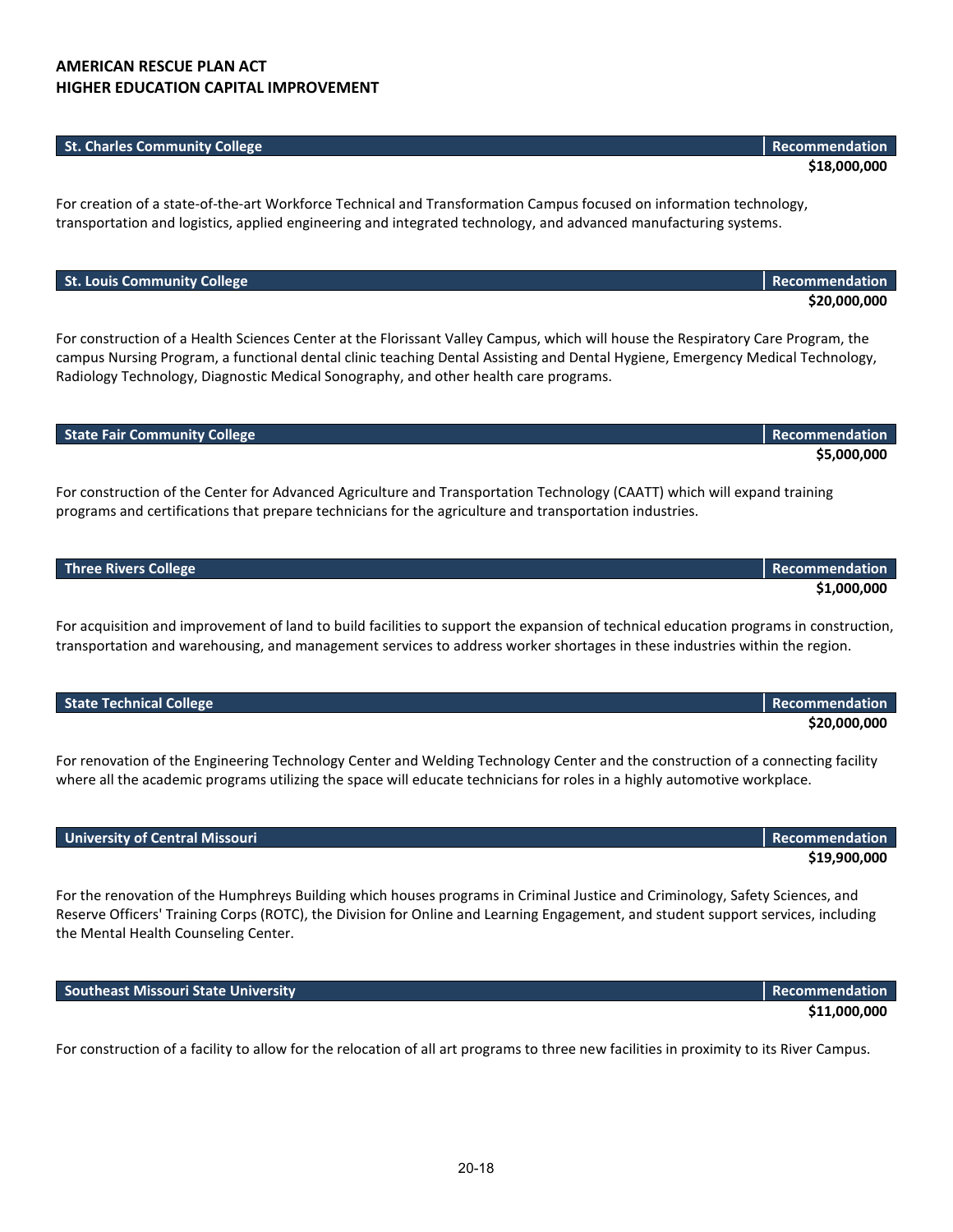#### **Missouri State University Recommendation**

For renovations and upgrades to the institution's STEM buildings which house the healthcare, biochemistry, pharmacology, immunology, statistics, software development, data analytics, math education, information security, and other STEM programs.

| $\blacksquare$                                                                                                               |              |
|------------------------------------------------------------------------------------------------------------------------------|--------------|
|                                                                                                                              | \$20,000,000 |
|                                                                                                                              |              |
| . Ferrando dia cada delete de de de la dedica de la cience en la Citate Centerte le conceptante nomina ferrandez en concelho |              |

For construction and related start-up for the Health Sciences and Crisis Center to house academic programs focused on counseling and medical services critical during emergencies and crises.

| <b>Truman State University</b> | <b>Recommendation</b> |
|--------------------------------|-----------------------|
|                                | \$10,517,500          |

For construction of a facility to house services including the Student Health Center, University Counseling Services, Center for Academic Excellence (advising and skill development classes), Student Access and Disability Services Office, Tutoring Center, Speech Center, and Writing Center.

|  |  | <b>Northwest Missouri State University</b> |
|--|--|--------------------------------------------|
|  |  |                                            |
|  |  |                                            |

For renovation of Brown Hall into a new School of Education building.

#### **Missouri Southern State University Recommendation** Recommendation

For construction of the Health Sciences, Technology, and Innovation Center, which will house new and expanded academic programs with advanced learning and innovation space, including virtual reality labs, an expanded cadaver lab, and a Smart Factory/robotics system.

#### **Missouri Western State University Recommendation** Recommendation Recommendation

For construction of the Convergent Technology Alliance Center (C-TAC), which will be the home of collaborative educational programming featuring applied experiences in high-tech manufacturing utilizing content fundamental for their local industries along with innovative service technologies that are emerging within these industries such as artificial intelligence, information technologies, and security systems for critical infrastructure.

## **\$15,000,000**

**\$4,747,458**

# **Lincoln University Recommendation**

**\$30,000,000**

**\$17,500,000**

**Recommendation**